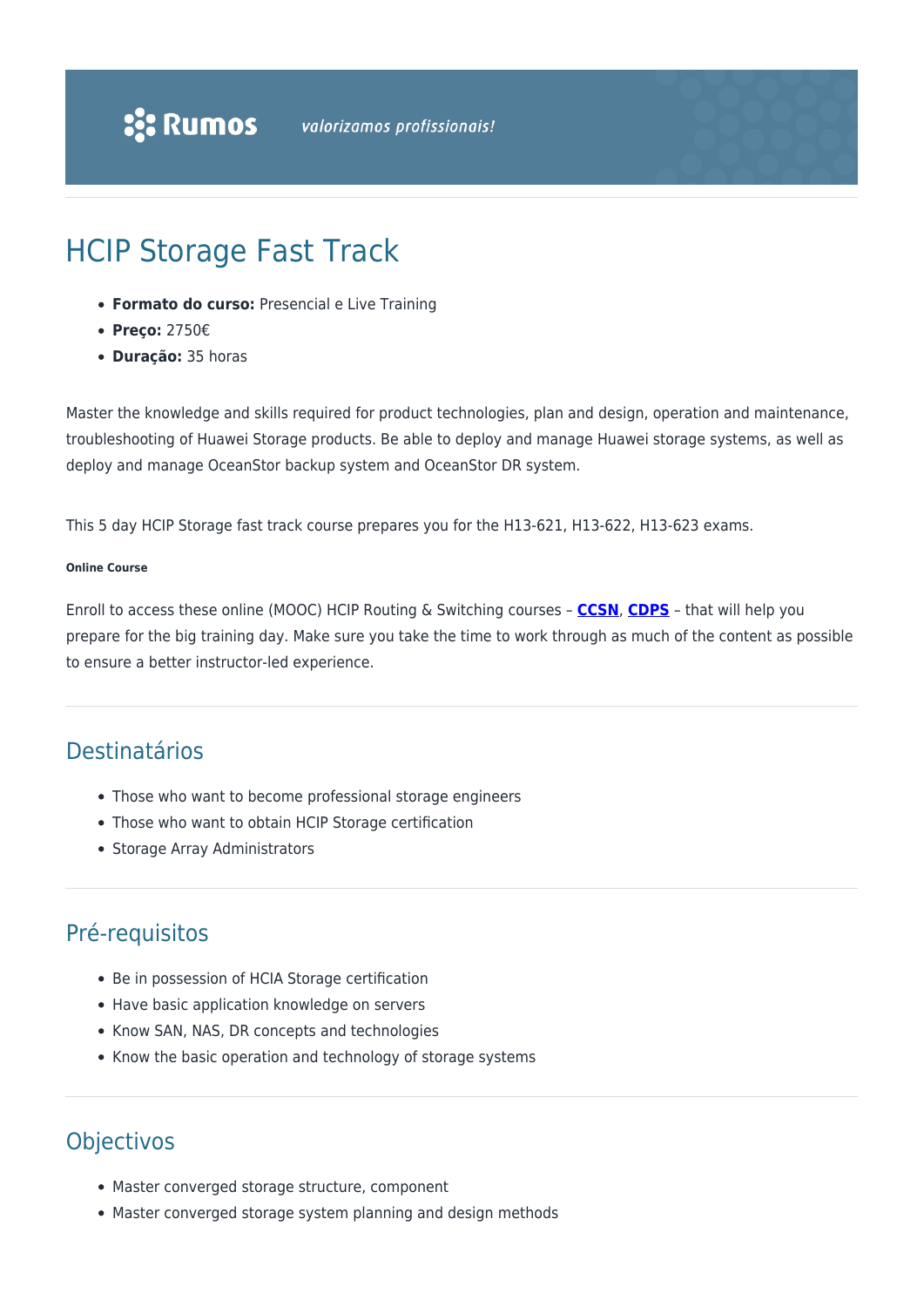- Master converged storage system basal features principles, key technologies, deployment and configurations
- Master converged storage system advanced features principles, key technologies, deployment and configurations
- Be familiar with converged storage system typical applications and best practices
- Master converged storage system maintenance and troubleshooting
- Be familiar with cloud storage concept, development and key technologies
- Master cloud storage structure and components
- Master cloud storage networking and capacity planning and design methods
- Master cloud storage system configuration and management
- Master cloud storage system features principles, key technologies, deployment and configurations
- Master cloud storage system maintenance and troubleshooting
- Master OceanStor backup solution technologies, including backup system architecture, key technologies, backup networking, backup planning and design, backup system deployment and management, backup system maintenance and troubleshooting, etc
- Master OceanStor Disaster Recovery (DR) solution technologies, including DR system architecture, key technologies, DR networking, DR planning and design, DR system deployment and management, DR system maintenance and troubleshooting, etc

#### Programa

- Product Introduction
- Hardware introduction
- Software features introduction
- Basal features introduction, such as: CIFS, NFS, FTP, HTTP, etc.
- Resource performance tuning features introduction, such as: SmartThin, SmartTier, SmartQos, SmartPartition, SmartCache, SmartTenant, etc.
- Data protection features introduction, such oas: HyperSnap, HyperReplication, HyperClone, HyperCopy, HyperMetro, HyperMirror, HyperVault, HyperNDM, etc.
- Data migration features introduction, such as: SmartVirtualization, SmartMigration, etc.
- Space protection features introduction, such as: SmartQota, SmartCompression, SmartDedupe, etc.
- Data security features introduction, such as: SmartErase, HyperLock, etc.
- Planning and design
- System configuration and management
- Maintenance and troubleshooting
- Big data and cloud storage overview
- Cloud storage product introduction
- OceanStor 9000 product introduction
- FusionStorage product introduction
- Cloud storage networking and capacity planning
- OceanStor 9000 networking and capacity planning
- FusionStorage networking planning
- OceanStor 9000 system installation and initialization